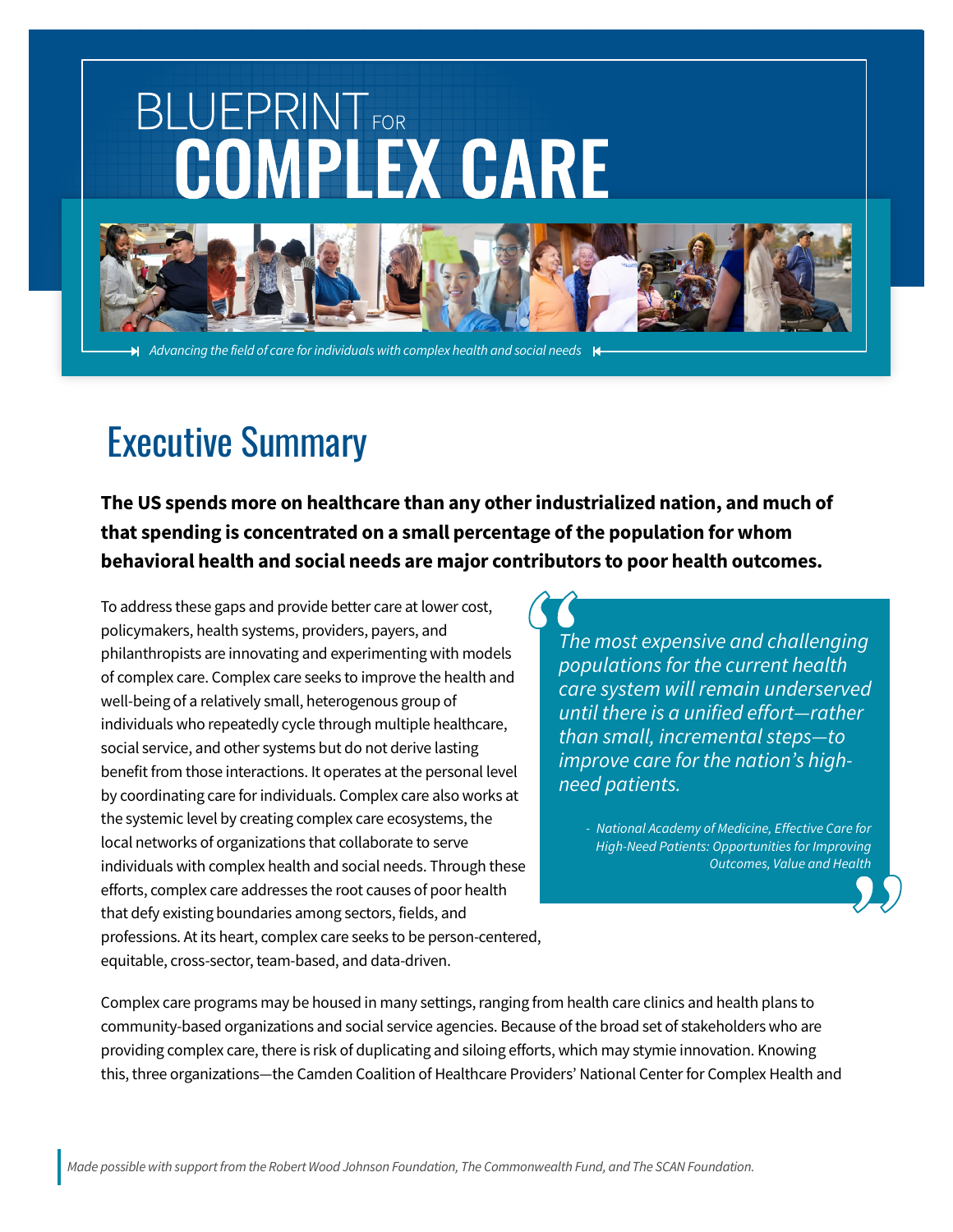Social Needs, the Center for Health Care Strategies, and the Institute for Healthcare Improvement—came together to create the *Blueprint for Complex Care*, a guide for advancing the field of complex care. We gathered diverse, farreaching perspectives through reviews of published literature, interviews, surveys, and an expert convening to develop a comprehensive understanding of the current state of complex care, and to shape our recommendations strengthening the field.

# **Assessment of the Current State of Complex Care**

*The Blueprint for Complex Care* outlines the current state of complex care and our recommendations for the future. We used the established *Strong Field Framework* to guide our assessment of the field:

| <b>Framework</b><br><b>Component</b>                  | <b>Strengths</b>                                                                                                                                                                                     | <b>Weaknesses</b>                                                                                                                                                                                           |
|-------------------------------------------------------|------------------------------------------------------------------------------------------------------------------------------------------------------------------------------------------------------|-------------------------------------------------------------------------------------------------------------------------------------------------------------------------------------------------------------|
| <b>Shared</b><br><b>Identity</b>                      | Stakeholders agree on the problems to<br>address<br>The community shares principles and goals<br>The potential community of stakeholders is<br>vast and diverse                                      | The field lacks a shared language<br>■<br>There has been confusion on who<br>comprises the target population                                                                                                |
| <b>Standards of</b><br><b>Practice</b>                | Validated care models and promising<br>practices exist and are spreading<br>Common features of promising models and<br>practices have been identified                                                | Data sharing limitations hamper progress<br>There is a shortage of providers prepared<br>to deliver complex care                                                                                            |
| <b>Knowledge</b><br><b>Base</b>                       | A growing evidence base demonstrates<br>complex care's positive impact<br>Segmentation of the target population is<br>improving<br>A community of researchers is emerging                            | Current metrics do not reflect whole-<br>person outcomes<br>Stakeholders disagree on the types of<br>evaluation that are necessary                                                                          |
| <b>Leadership</b><br>and Grassroots<br><b>Support</b> | Complex care is a high priority for many<br>healthcare payers, providers, policymakers,<br>and philanthropies<br>Influential stakeholders in key segments of<br>ш<br>the field are increasing buy-in | People with lived experience are not<br>adequately included<br>Multiple barriers impede cross-discipline<br>and cross-sector partnerships                                                                   |
| <b>Funding and</b><br><b>Supporting Policy</b>        | The shift toward value-based payment<br>■<br>supports complex care investment<br>Public investment has accelerated interest<br>in complex care                                                       | Healthcare-based programs struggle with<br>п<br>financing in a shifting payment<br>environment<br>Social and behavioral health services are<br>■<br>funded differently and less robustly than<br>healthcare |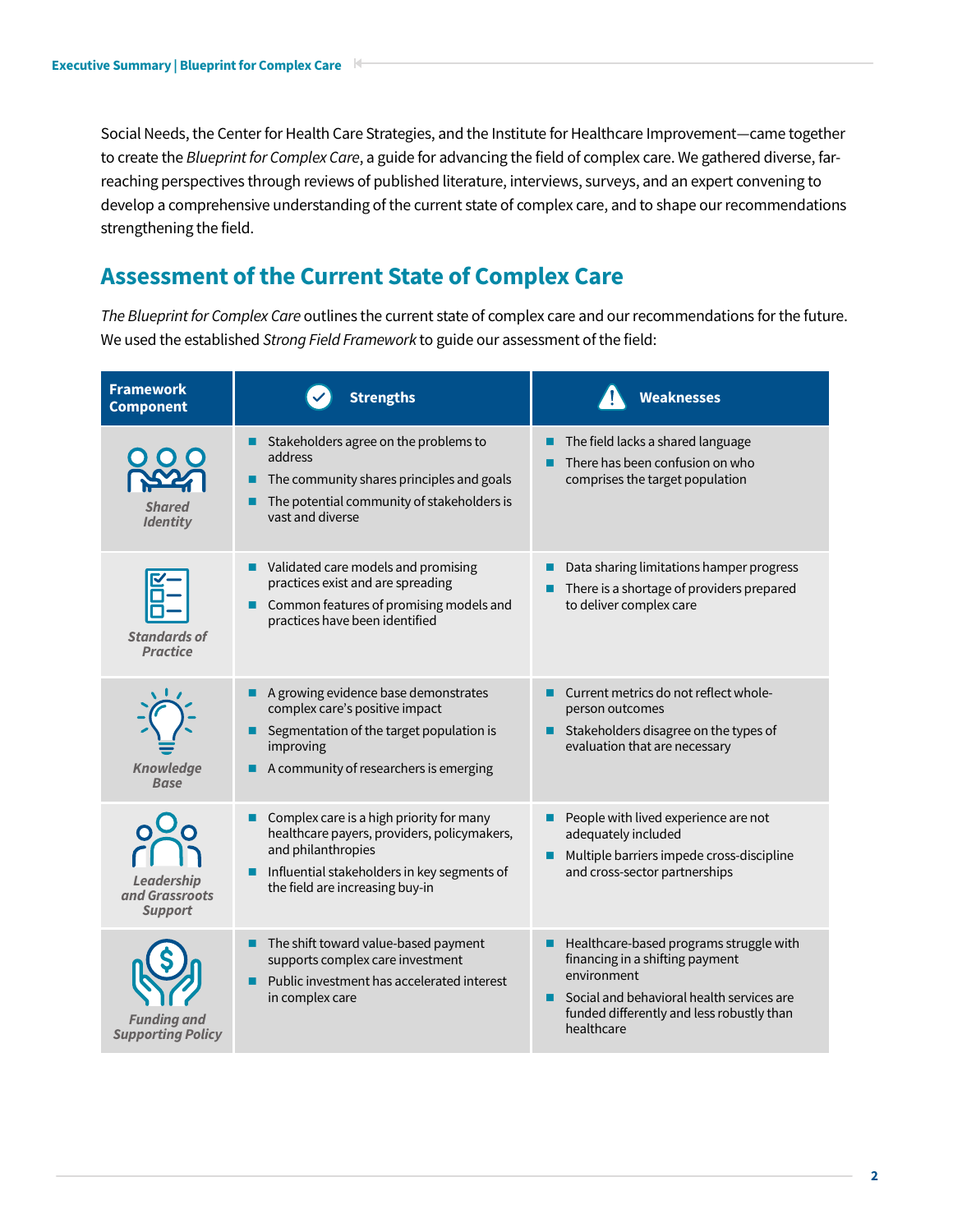## **Recommendations**

Based on these strengths, weaknesses, and the input we gathered from stakeholders, we believe the following activities represent near-term priorities for strengthening the field of complex care:

#### **1. Develop core competencies and practical tools to support their use.**

Complex care requires a diverse workforce with the knowledge, skills, and abilities to support intersecting, complex needs. Identifying competencies allows for the development of standardized educational programs and resources. Over time, the core competencies could evolve to become formal practice standards that are measured, tested, and formally certified.

#### **2. Further develop quality measures for complex care programs.**

Standard measures for complex care can accelerate learning and quality improvement, and enable providers to demonstrate value to payers and other stakeholders. While cost and utilization are common metrics, the health and well-being measures vary considerably. This contributes to over-reliance on cost and utilization as the primary way to define success, and insufficient attention to complex care's positive impact on patient well-being and overall health.

#### **3. Enhance and promote integrated, cross-sector data infrastructures.**

Improved access to integrated, cross-sector data is critical to building the field's knowledge and its ability to serve people with complex health and social needs. Efforts must address the financial, legal, and technical barriers to data integration.

#### **4. Identify research and evaluation priorities.**

While there has been a proliferation of research and evaluation work related to complex care, significant gaps remain. Some of these gaps have already been identified—such as deeper understanding of subpopulations, effective implementation strategies, and designing new payment systems—but additional work is necessary. Convening a research community can help accelerate progress.

#### **5. Engage allied organizations and healthcare champions through strategic communication and partnership.**

Complex care must collaborate with overlapping fields and communities that are aligned (or beginning to align) with the values, principles, and tactics that complex care employs and serve the same population. Potential partners include: criminal justice, community development, social services, palliative care, primary care, addiction medicine, population health, patient advocacy groups, and public health.

#### **6. Value the leadership of people with lived experience.**

Individuals' personal experiences and insights into the systemic issues impacting people with complex needs, as well as potential solutions, are powerful assets that are not adequately represented in the field. The field must prioritize and support their involvement in continued field development.

#### **7. Strengthen local cross-sector partnerships.**

The local complex care ecosystem requires robust, equitable, and effective multi-sector partnerships. Heightened attention to social determinants and health equity has generated a lot of interest and activity in cross-sector relationships, yet true collaboration remains difficult. Tools and coaching can help teach leaders critical elements of effective partnerships.